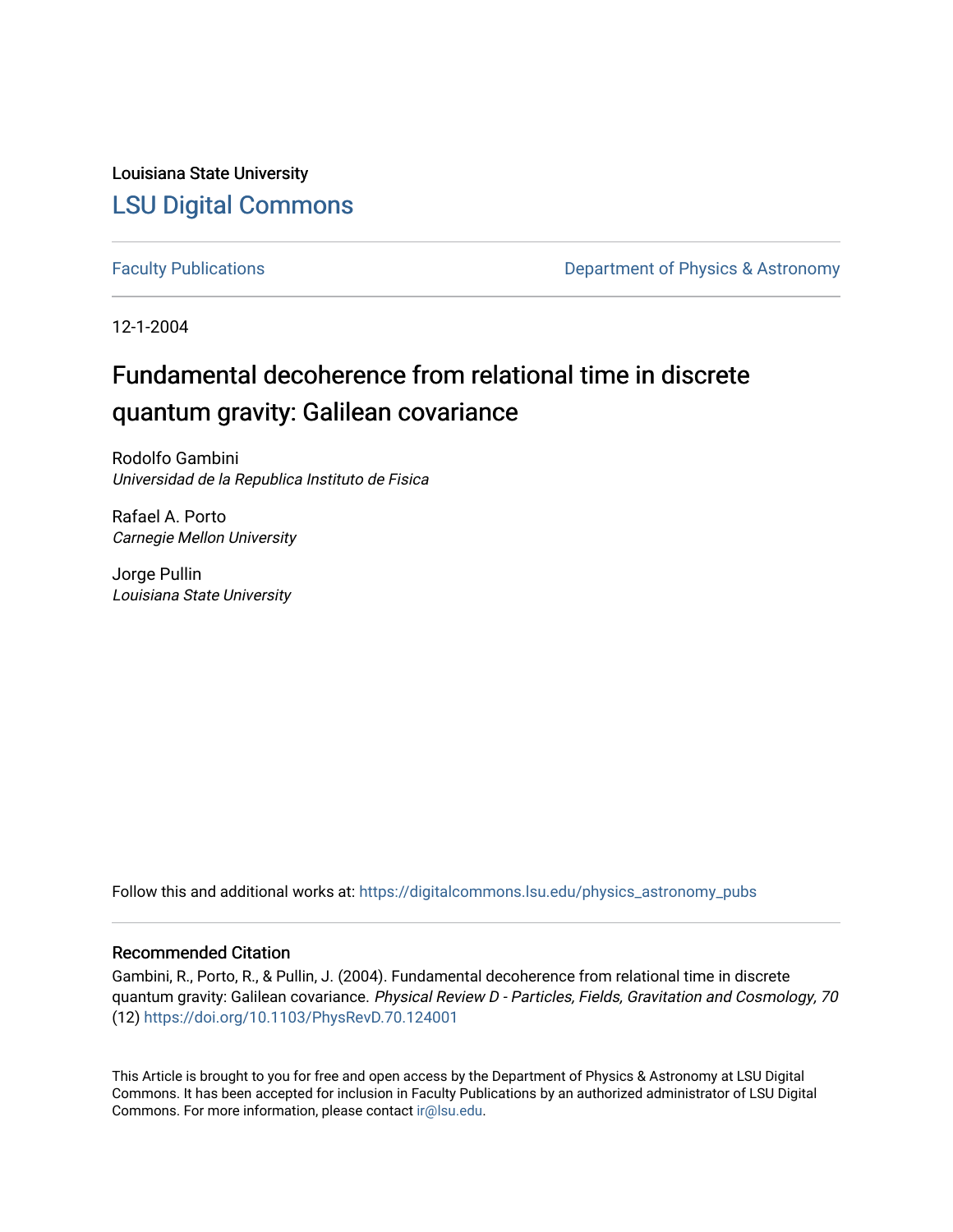# arXiv:gr-qc/0408050v1 16 Aug 2004 [arXiv:gr-qc/0408050v1 16 Aug 2004](http://arxiv.org/abs/gr-qc/0408050v1)

# Fundamental decoherence from relational time in discrete quantum gravity: Galilean covariance

Rodolfo Gambini<sup>1</sup>, Rafael A. Porto<sup>2</sup> and Jorge Pullin<sup>3</sup>

1. Instituto de Física, Facultad de Ciencias, Iguá 4225, esg. Mataojo, Montevideo, Uruguay.

3. Department of Physics and Astronomy, Louisiana State University, Baton Rouge, LA 70803-4001

(Dated: August 14th 2004)

We have recently argued that if one introduces a relational time in quantum mechanics and quantum gravity, the resulting quantum theory is such that pure states evolve into mixed states. The rate at which states decohere depends on the energy of the states. There is therefore the question of how this can be reconciled with Galilean invariance. More generally, since the relational description is based on objects that are not Dirac observables, the issue of covariance is of importance in the formalism as a whole. In this note we work out an explicit example of a totally constrained, generally covariant system of non-relativistic particles that shows that the formula for the relational conditional probability is a Galilean scalar and therefore the decoherence rate is invariant.

### I. INTRODUCTION

We have recently introduced a new technique for discretizing physical theories [\[1\]](#page-10-0). When applied to general relativity it yields a discrete theory that is constraint-free yet it approximates well the continuum theory under certain circumstances [\[2](#page-10-1), [3\]](#page-10-2). The lack of constraints allows to tackle some of the fundamental open problems of canonical quantum gravity. For instance one can introduce a relational time [\[4,](#page-10-3) [5,](#page-10-4) [6](#page-10-5)] a la Page–Wootters [\[7](#page-10-6)]. That is, one promotes all quantities in the theory to quantum operators and chooses one that is called "clock" and then one computes conditional probabilities for the other variables to take given values when the "clock" variable shows a certain "time". The resulting quantum theory approximates ordinary quantum mechanics well when the clock variable chosen behaves in a semi-classical fashion with small quantum fluctuations. If one chooses as clock a variable that is in a quantum regime, the resulting theory is still valid but it will not resemble ordinary quantum mechanics.

We have also argued that, due to the fact that one cannot have a perfectly classical clock in nature, the resulting theory will have small but non-vanishing departures from ordinary quantum mechanics. In particular a pure state does not remain pure forever but evolves into a mixed state.

Since one is approximating a constrained continuum theory with a discrete theory that is unconstrained, the resulting relational discrete theory is formulated in terms of variables that are observables for the discrete theory. But they are not necessarily the discrete counterpart of Dirac observables of the continuum theory. Therefore the issue of how to reconcile the predictions of the discrete relational theory with the covariance of the continuum theory is of importance. In particular, the conditional probabilities must remain invariant when one changes coordinates and both the clock variable and the observed variable change values. To tackle the covariance problem in complete generality is beyond the scope of this paper. What we intend to do here is to analyze a simple model where calculations can be worked out concretely and in particular to probe the following issue. Since the prediction for the time of decoherence of pure states results in a formula that involves the energy of the states, it is may not be immediately apparent in what sense it is Galilean invariant. We would like to discuss in a simple model how to interpret the formula in a way that the invariance is manifest.

The organization of this paper is as follows. In section II we present the model we will study and in section III we will show the emergence of Galilean invariance. We end with a discussion.

### II. THE MODEL

We consider the following model. It consists of two non-interacting particles moving in separate potentials in  $1 + 1$ dimensions. One of the particles we will assume is much more massive than the other and it will determine the variable we choose as a clock. The other particle we will call the "system" particle. The potential affecting the clock particle will be a constant force field. We will assume the particle is far away from the turning point, since in this regime we know our discrete approach approximates well the continuum [\[2](#page-10-1)]. For the system particle we will assume it behaves quantum mechanically and is in a potential that gives rise to bound states. As is well known [\[8](#page-10-7)], the best way to understand Galilean transformations in quantum mechanics is to study them as a limit of Lorentz transformations.

<sup>2.</sup> Department of Physics, Carnegie Mellon University, Pittsburgh PA 15213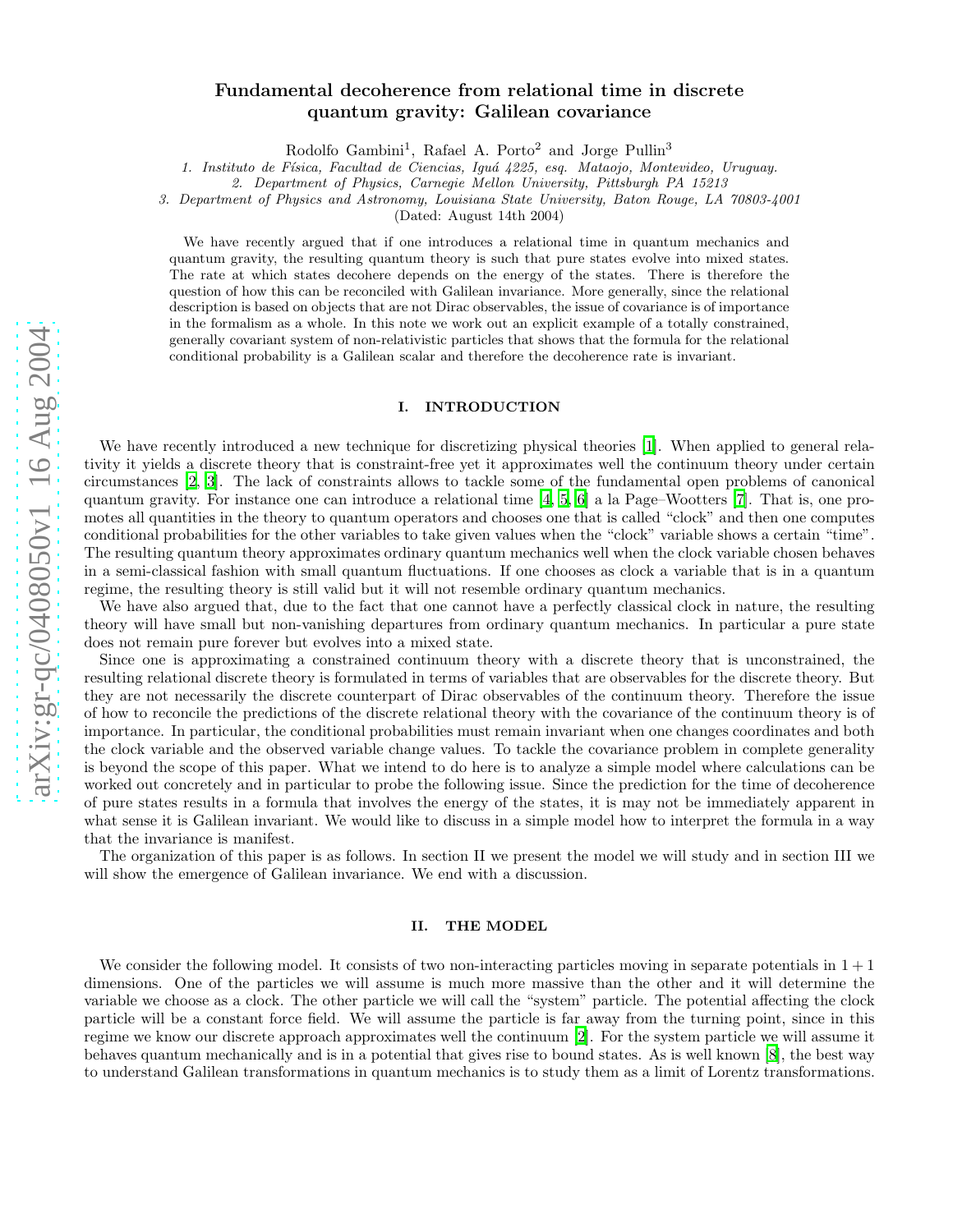We will therefore choose Lorentz invariant and reparameterization invariant action for the particles,

$$
S = \int d\tau \left[ -\left( Mc + \frac{U(q^0, q)}{c} \right) \sqrt{(\dot{q}^0)^2 - \dot{q}^2} - \left( mc + \frac{V(\phi^0, \phi)}{c} \right) \sqrt{(\dot{\phi}^0)^2 - \dot{\phi}^2} \right]
$$
(1)

where  $q^0, q$  are the space-time coordinates of the "clock" particle and  $\phi^0, \phi$  are the space-time coordinates of the "system" particle. We have kept the speed of light explicit in order to consider later the non-relativistic limit. We start by assuming that the time-like coordinates of both particles can be synchronized (since we will work in the Newtonian limit this poses no conceptual problem)  $q^0 = \phi^0$ , and the reference system has been chosen such that  $q^0 \gg \dot{q}$  and  $\dot{\phi}^0 \gg \dot{\phi}$ , and also  $Mc^2 \gg U(q^0, q)$  and  $mc^2 \gg V(\phi^0, \phi)$  (non-relativistic limit). For concreteness we assume that in the reference frame given,  $U(q^0, q) = \alpha q$  and  $V(\phi^0, \phi) = V(\phi)$  and the latter has bound states. With these assumptions the action becomes,

$$
S = \int d\tau \left[ -Mc\dot{q}^0 - \frac{\alpha q}{c}\dot{q}^0 + Mc\frac{\dot{q}^2}{2\dot{q}^0} - mc\dot{\phi}^0 - \frac{V(\phi)}{c}\dot{\phi}^0 + Mc\frac{\dot{\phi}^2}{2\dot{\phi}^0} + \lambda(q^0 - \phi^0) \right]
$$
(2)

where  $\lambda$  is a Lagrange multiplier associated with the constraint that imposes the synchronization. It is immediate to see that if one chooses  $q^0 = \phi^0 = ct$  one will obtain the ordinary action for two non-relativistic particles with t the ordinary non-relativistic time. We will not do this here, since we are interested in handling a totally constrained system, since it is in such systems where the introduction of a relational time is meaningful since they have no preferred notion of time.

To understand better the constraint structure of the theory, we will rewrite the action in first-order form. We define the canonical momenta,

$$
p_0 = \frac{\partial L}{\partial \dot{q}^0} = -Mc - \frac{\alpha q}{c} - \frac{Mc}{2} \frac{\dot{q}^2}{(\dot{q}^0)^2},\tag{3}
$$

$$
p = \frac{\partial L}{\partial \dot{q}} = Mc \frac{\dot{q}}{\dot{q}^0},\tag{4}
$$

$$
\pi_0 = \frac{\partial L}{\partial \dot{\phi}^0} = -mc - \frac{V(\phi)}{c} - \frac{Mc}{2} \frac{\dot{\phi}^2}{(\dot{\phi}^0)^2},\tag{5}
$$

$$
\pi = \frac{\partial L}{\partial \dot{\phi}} = m \frac{\dot{\phi}}{\dot{\phi}^0}.
$$
\n(6)

From where we can get two constraints, in addition to the one we had before  $\phi^0 - q^0 = 0$ ,

$$
p_0 = -Mc - \frac{\alpha q}{c} - \frac{p^2}{2Mc} = -\frac{1}{c}H_1(p, q),\tag{7}
$$

<span id="page-2-0"></span>
$$
\pi_0 = -mc - \frac{V(\phi)}{c} - \frac{\pi^2}{2mc} = -\frac{1}{c}H_2(\phi, \pi).
$$
\n(8)

If we rearrange the latter two constraints into their sum and difference,

$$
\pi_0 + p_0 + \frac{H_1}{c} + \frac{H_2}{c} = 0,\tag{9}
$$

$$
\pi_0 - p_0 + \frac{H_1}{c} - \frac{H_2}{c} = 0,\tag{10}
$$

one readily sees that the last constraint together with  $q^0 - \phi^0 = 0$  are second class, whereas they both commute with [\(9\)](#page-2-0). One imposes the second class constraints strongly and is left with a theory with one constraint, whose action is,

$$
S = \int d\tau \left( (p_0 + \pi_0) \dot{q}^0 + p\dot{q} + \pi \dot{\phi} + N \left[ p_0 + \pi_0 + \frac{H_1}{c} + \frac{H_2}{c} \right] \right) \tag{11}
$$

$$
= \int d\tau \left( \tilde{p}_0 \dot{q}^0 + p\dot{q} + \pi \dot{\phi} + N \left[ \tilde{p}_0 + \frac{H_1}{c} + \frac{H_2}{c} \right] \right) \tag{12}
$$

where we introduced the shorthand  $\tilde{p}_0 \equiv p_0 + \pi_0$ . This action is very natural for the system under study (in fact we could have started the calculation simply by considering this action from the outset).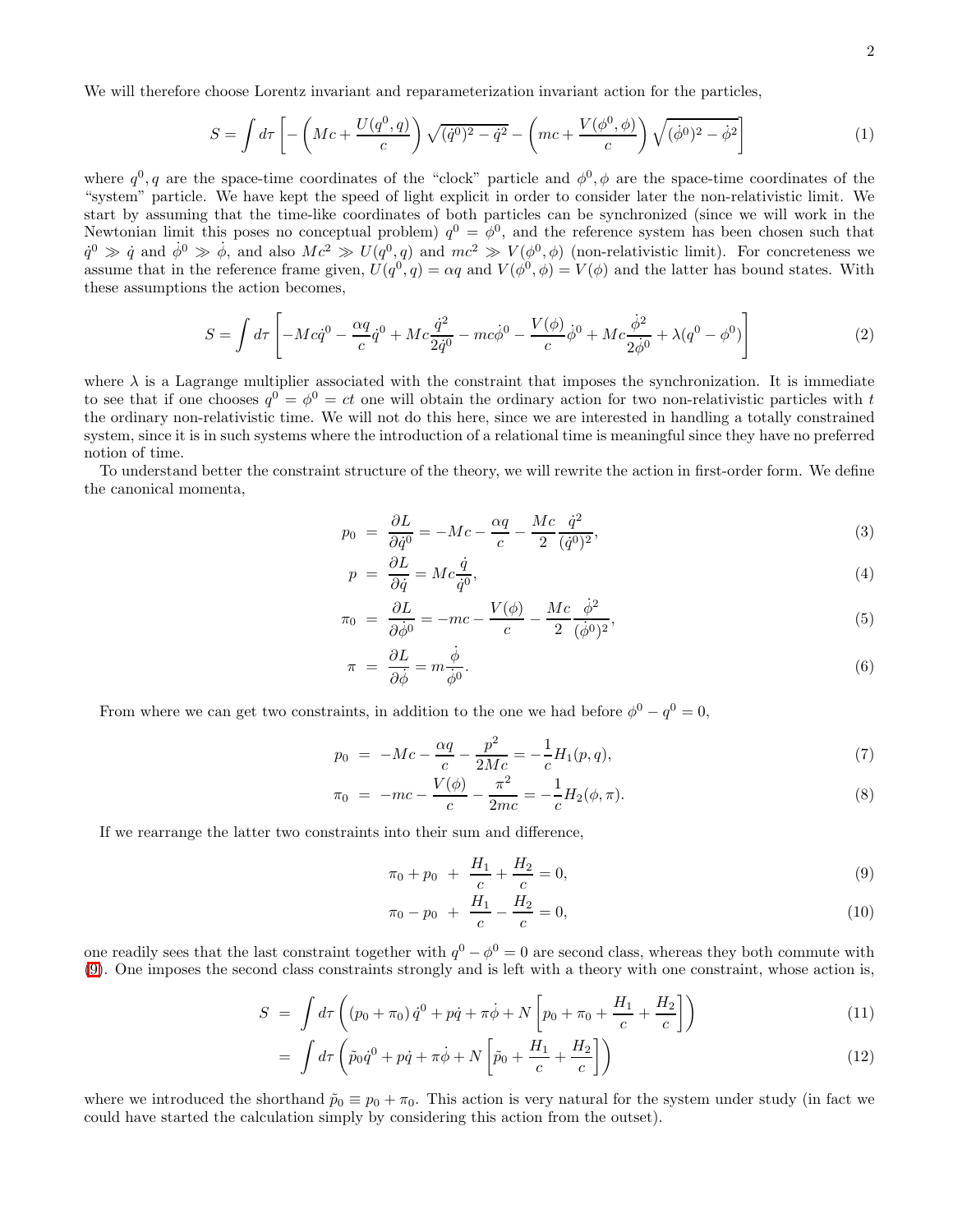### III. GALILEAN INVARIANCE

To probe the invariance of the decoherence effect of interest, we would like to study two different situations. One in which the system particle is a potential  $V(\phi)$  and another in which the potential is of the form  $V(\phi - \beta q^0)$ , this will represent a system that is bound by a potential around some minimum that is fixed or that is moving, respectively. This corresponds to adopting the active point of view of the Galilean transformation. We will do this with our consistent discretization techniques [\[1](#page-10-0), [2,](#page-10-1) [3\]](#page-10-2). We refer the reader to our previous papers for details on the technique. We start by discretizing the action in the first of the two cases of interest. The integral in the action becomes replaced by a discrete sum  $S = \sum_{0}^{N} L(n, n + 1)$  and we absorb the time interval  $\epsilon = \tau_{n+1} - \tau_n$  and where,

$$
L(n, n+1) = \tilde{p}_{0n} \left( q_{n+1}^0 - q_n^0 \right) + p_n \left( q_{n+1} - q_n \right) + \pi_n \left( \phi_{n+1} - \phi_n \right) - N_n \left[ \tilde{p}_{0n} + \frac{H_1(p_n, q_n)}{c} + \frac{H_2(\pi_n, \phi_n)}{c} \right].
$$
 (13)

We now implement the canonical transformation that materializes the time evolution between instant n and  $n + 1$ with the Lagrangian  $-L(n, n+1)$  playing the role of generating function of a type I canonical transformation,

$$
P_{n+1}^{\tilde{p}_0} = \frac{\partial L(n, n+1)}{\partial \tilde{p}_{0n+1}} = 0,\tag{14}
$$

$$
P_n^{\tilde{p}_0} = -\frac{\partial L(n, n+1)}{\partial \tilde{p}_{0n}} = -(q_{n+1}^0 - q_n^0) + N_n,
$$
\n(15)

$$
P_{n+1}^{q^0} = \frac{\partial L(n, n+1)}{\partial q_{n+1}^0} = \tilde{p}_{0n},\tag{16}
$$

$$
P_n^{q^0} = -\frac{\partial L(n, n+1)}{\partial q_n^0} = \tilde{p}_{0n},\tag{17}
$$

$$
P_{n+1}^p = \frac{\partial L(n, n+1)}{\partial p_{n+1}} = 0,\tag{18}
$$

$$
P_n^p = -\frac{\partial L(n, n+1)}{\partial p_n} = -(q_{n+1} - q_n) + N_n \frac{p_n}{M},
$$
\n(19)

$$
P_{n+1}^q = \frac{\partial L(n, n+1)}{\partial q_{n+1}} = p_n,\tag{20}
$$

$$
P_n^q = -\frac{\partial L(n, n+1)}{\partial q_n} = p_n + \alpha N_n,\tag{21}
$$

$$
P_{n+1}^{\pi} = \frac{\partial L(n, n+1)}{\partial \pi_{n+1}} = 0,\tag{22}
$$

$$
P_n^{\pi} = -\frac{\partial L(n, n+1)}{\partial \pi_n} = -(\phi_{n+1} - \phi_n) - N_n \frac{\pi_n}{m},
$$
\n(23)

$$
P_{n+1}^{\phi} = \frac{\partial L(n, n+1)}{\partial \phi_{n+1}} = \pi_n,\tag{24}
$$

$$
P_n^{\phi} = -\frac{\partial L(n, n+1)}{\partial \phi_n} = \pi_n + N_n \frac{\partial V(\phi_n)}{\partial \phi_n},
$$
\n(25)

$$
P_{n+1}^N = \frac{\partial L(n, n+1)}{\partial N_{n+1}} = 0,\tag{26}
$$

$$
P_n^N = -\frac{\partial L(n, n+1)}{\partial N_n} = \tilde{p}_{0n} + Mc + \alpha \frac{q_n}{c} + \frac{(p_n)^2}{2Mc} + mc + \frac{V(\phi_n)}{c} + \frac{(\pi_n)^2}{2mc}.
$$
 (27)

<span id="page-3-0"></span>The system has constraints and we will use them to eliminate some of the variables and yield a system of evolution equations in a more explicit form. The resulting system is the following,

$$
q_{n+1}^0 = q_n^0 + N_n,\tag{28}
$$

$$
P_{n+1}^{q^0} = P_n^{q^0}, \tag{29}
$$

$$
q_{n+1} = q_n + N_n \frac{P_{n+1}^q}{M}, \tag{30}
$$

$$
P_{n+1}^q = P_n^q - \alpha N_n,\tag{31}
$$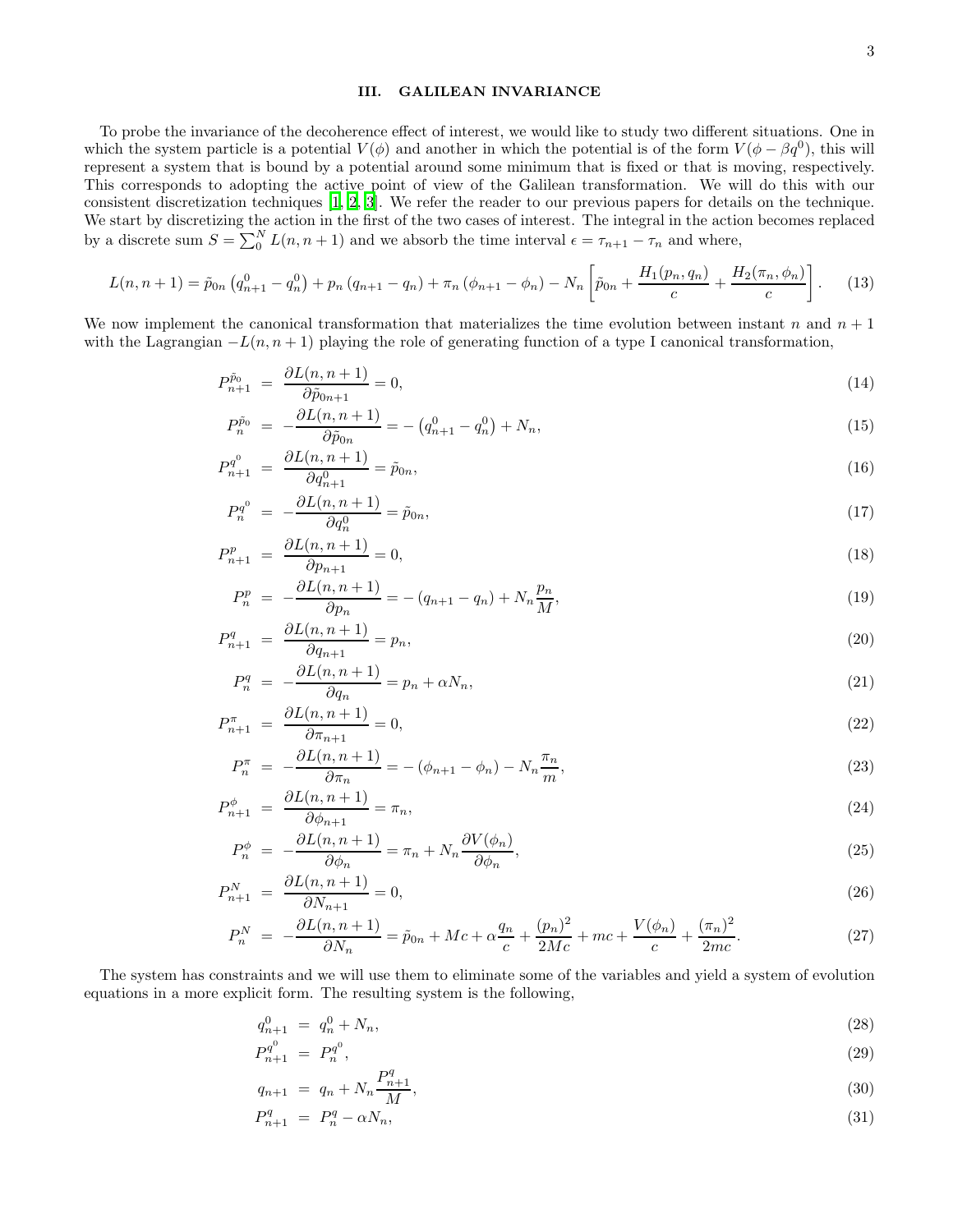$$
\phi_{n+1} = \phi_n + N_n \frac{P_{n+1}^{\phi}}{m},\tag{32}
$$

$$
P_{n+1}^{\phi} = P_n^{\phi} - N_n \frac{\partial V(\phi_n)}{\partial \phi_n},\tag{33}
$$

$$
0 = P_{n+1}^{q^0} + Mc + \alpha \frac{q_n}{c} + \frac{(P_{n+1}^q)^2}{2Mc} + mc + \frac{V(\phi_n)}{c} + \frac{(P_{n+1}^{\phi})^2}{2mc}.
$$
 (34)

The last equation determines the Lagrange multiplier  $N_n$ . To see this, we first rewrite it entirely in terms of variables at  $n + 1$ ,

$$
P_{n+1}^{q^0} + Mc + \alpha \frac{q_{n+1} - N_n P_{n+1}^q}{Mc} + \frac{(P_{n+1}^q)^2}{2Mc} + mc + \frac{V(\phi_{n+1} - N_n P_{n+1}^\phi)}{mc} + \frac{(P_{n+1}^\phi)^2}{2mc} = 0.
$$
 (35)

Since we are ultimately interested in studying the system in a regime close to the continuum limit, we make the assumption that the lapse  $N_n$  is small and expand the term involving the potential to first order in  $N_n$ ,

$$
P_{n+1}^{q^0} + Mc + \alpha \frac{q_{n+1} - N_n P_{n+1}^q}{Mc} + \frac{(P_{n+1}^q)^2}{2Mc} + mc + \frac{V(\phi_{n+1})}{mc} - \frac{N_n P_{n+1}^\phi}{mc} \frac{\partial V(\phi_{n+1})}{\partial \phi_{n+1}} + \frac{(P_{n+1}^\phi)^2}{2mc} = 0.
$$
 (36)

We can now solve explicitly for the Lagrange multiplier,

$$
N_n = \left(\alpha \frac{P_{n+1}^q}{Mc} + \frac{P_{n+1}^\phi}{mc} V'(\phi_n)\right)^{-1} C_{n+1}
$$
\n(37)

Where  $C_{n+1}$  is the constraint of the continuum theory discretized as if all variables were at  $n + 1$ ,

$$
C_{n+1} = P_{n+1}^{q^0} + Mc + \alpha \frac{q_{n+1}}{c} + \frac{(P_{n+1}^q)^2}{2Mc} + mc + \frac{V(\phi_{n+1})}{c} + \frac{(P_{n+1}^{\phi})^2}{2mc}.
$$
 (38)

We now assume that  $\alpha \gg V'(\phi)$ . This is due to the fact that we are assuming the clock to be classical and large and  $\alpha$  is therefore associated with a macroscopic force whereas  $V(\phi)$  is the potential in which the system is bound, and the latter is microscopic in nature. With this assumption we make sure there are no singularities in the computation of the Lagrange multiplier. Recall that the discrete description departs from the continuum one close to the turning point of the orbit.

One can now substitute the expression of the Lagrange multiplier in the evolution equations. The resulting system of equations can be viewed as a canonical transformation between instant n and instant  $n + 1$  for the remaining variables of the problem. The next step consists in quantizing the system by representing the discrete evolution through a unitary operator, i.e.  $\hat{z}_n^i = \hat{U}^{\dagger} \hat{z}_{n+1}^i \hat{U}$  where the  $z^i$ 's are all the phase space variables of the problem. All these calculations can be worked out explicitly for a simple system like the one we are considering, we will not show all the details here for reasons of space, the reader can see similar treatments in [\[4,](#page-10-3) [9\]](#page-10-8).

Since we are interested in the continuum limit, a shortcut can be taken by considering the Hamiltonian associated with the unitary transformation  $\hat{U} = e^{i\hat{H}}$  [\[9\]](#page-10-8). The Hamiltonian is obtained by taking the logarithm of the unitary operator as a power series. This power series is convergent at all points in phase space except for a small region around the turning point of the orbit of the clock system. The Hamiltonian is obviously conserved upon evolution (except at the turning point). The first term in the expansion of the Hamiltonian is,

$$
H_n \sim \frac{Mc(C_n)^2}{\alpha p_n} \left[ 1 + O\left(\frac{Mc C_n}{(p_n)^2}\right) \right],\tag{39}
$$

and to simplify notation, from now on we call  $P_n^q = p_n$  and  $P_n^{q^0} = p_{0n}$ .

For the quantization we consider wavefunctions  $\psi_n(q^0, q, \phi)$  forming a Hilbert space at the "instant" n. Isomorphic Hilbert spaces exist at all other discrete instants. With the Hamiltonian we will study the evolution operator  $\hat{U}(n,n_0) = e^{i\hat{H}(n-n_0)}$  and its action on the states,  $\psi_n(q^0, q, \phi) = \hat{U}(n,n_0)\psi_{n_0}(q^0, q, \phi)$ , and we are working in the Schrödinger representation. The explicit form of the quantum Hamiltonian is,

$$
\hat{H} = \frac{Mc}{\alpha \hat{p}} \left( \hat{p}_0 + \hat{H}_1 + \hat{H}_2 \right)^2.
$$
\n(40)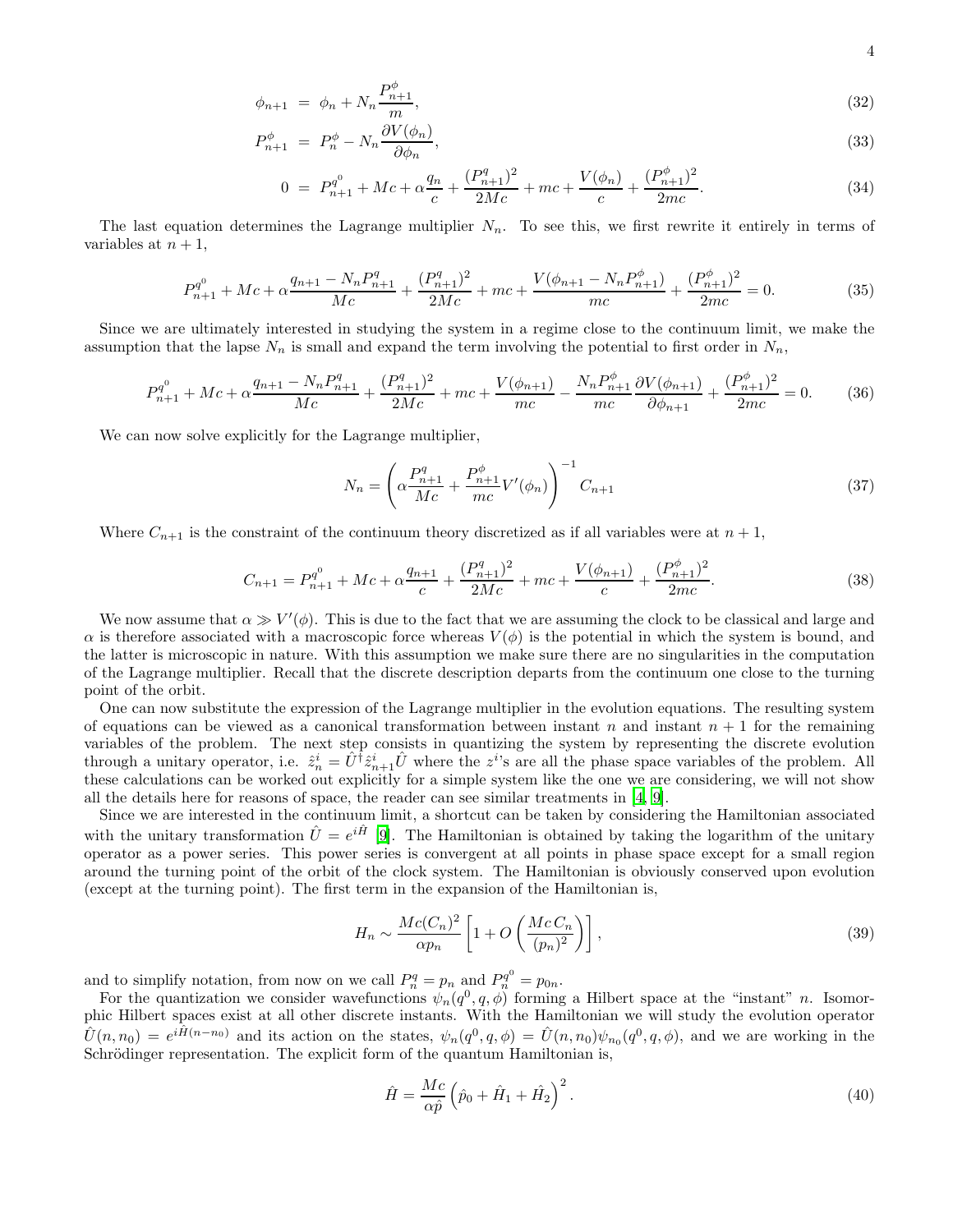5

It is to be noted that the expression in parenthesis is the constraint that one has in the continuum theory. In the consistent discretization approach the constraint of the continuum theory is not enforced exactly (what is enforced is equation [\(34\)](#page-3-0) which corresponds to the constraint of the continuum theory but with the momenta evaluated one instant after the configuration variables). In the continuum limit, it nevertheless is enforced quite approximately and therefore the norm of  $\hat{H}$  is going to be small.

We consider a quantum state in which the clock has a semiclassical behavior, so it is described by a coherent state peaked at  $\langle \hat{H}_1 \rangle_{n_0} = \bar{E}, \langle \hat{q}_0 \rangle_{n_0} = 0, \langle \hat{q} \rangle_{n_0} = \bar{q}, \langle \hat{p} \rangle_{n_0} = \bar{p}$  and  $\langle \hat{p}_0 \rangle_{n_0} = \bar{p}_0$ . We then have for the wavefunction,

$$
\Psi_{n_0} = \psi_{n_0}(q, q^0)\varphi_{n_0}(\phi) \tag{41}
$$

with

$$
\psi_{n_0}(q, q^0) = \left(2\pi\sigma_1^2\right)^{-1/4} \exp\left[-\frac{(q-\bar{q})^2}{4\sigma_1^2} + i\bar{p}q\right] \left(2\pi\sigma_0^2\right)^{-1/4} \exp\left[-\frac{\left(q^0\right)^2}{4\sigma_0^2} + i\bar{p}_0q^0\right]
$$
\n(42)

where  $\sigma_1$  is the dispersion in the variable q and  $\sigma_0$  is the dispersion in the variable  $q^0$ . We have also assumed that  $\bar{E}\gg|\bar{p}_0+\bar{E}|\gg\langle\hat{H}_2\rangle_{n_0}$ . The first inequality is in order to be in the continuum limit. The second inequality is in order to simplify calculations, and implies that we are accepting as "continuum limit" a regime where the constraint of the continuum theory is well enforced with respect to the scale of energies of relevance for the "clock" system, but the error in enforcement is large with respect to the energies of the system under study. It would be desirable to extend the results of this paper to regimes that approximate even further the continuum theory, but the calculations would be more involved.

The fundamental equation to be studied is the conditional probability,

$$
P(\phi \in \Delta \phi | q^0 \in \Delta t) = \frac{\sum_n \text{Tr} \left( \hat{U}^\dagger(n) \hat{P}_{\phi,q^0} \hat{U}(n) \rho_{q^0} \times \rho_q \times \rho_\phi \right)}{\sum_n \text{Tr} \left( \hat{U}^\dagger(n) \hat{P}_{q^0} \hat{U}(n) \rho_{q^0} \times \rho_q \times \rho_\phi \right)}
$$
(43)

with  $\hat{P}_{\phi,q^0}$  is the projector onto the eigenstate labeled by the values  $\phi, q^0$  and  $\rho_{q^0}, \rho_q, \rho_\phi$  the density matrices associated with the state  $\Psi_{n_0}$ . From now on we will use natural units where  $c = \hbar = 1$ .

Let us analyze the denominator of this expression. Taking the trace on the  $\phi$ , q spaces by integrating, we get,

$$
\begin{split} \text{Den} \; &= \; \sum_{n} \text{Tr} \left( \hat{U}^{\dagger}(n) \hat{P}_{q^{0}} \hat{U}(n) \rho_{q^{0}} \times \rho_{q} \times \rho_{\phi} \right) \\ &= \; \sum_{n} \text{Tr} \left[ \exp \left( -i \frac{\left( \hat{p}_{0} + \bar{E} \right)^{2}}{\frac{\alpha \bar{p}}{M}} (n - n_{0}) - 2i \frac{\hat{p}_{0} + \bar{E}}{\frac{\alpha \bar{p}}{M}} \times \hat{H}_{2} > (n - n_{0}) \right) \times \right. \\ &\times \; \hat{P}_{q^{0}} \exp \left( i \frac{\left( \hat{p}_{0} + \bar{E} \right)^{2}}{\frac{\alpha \bar{p}}{M}} (n - n_{0}) + 2i \frac{\hat{p}_{0} + \bar{E}}{\frac{\alpha \bar{p}}{M}} \times \hat{H}_{2} > (n - n_{0}) \right) \rho_{q^{0}} \right], \end{split} \end{split} \label{eq:14}
$$

and the term involving  $\hat{H}_2^2$  from U cancels with that of  $\hat{U}^{\dagger}$  since  $\hat{H}_2^2$  commutes with  $\hat{P}_{q^0}$ . We have also replaced  $\hat{H}_1$ <br>by  $\overline{E}$  and  $\hat{p}$  by  $\overline{p}$  since the trace implies taking the represents a state very peaked at  $\langle \hat{p}_0 \rangle = \bar{p}_0$  and  $\langle \hat{q}^0 \rangle = 0$  and since  $|\bar{p}_0 + \bar{E}| \gg \langle \hat{H}_2 \rangle$ , we have that,

$$
\text{Den} = \sum_{n} \text{Tr} \left[ \hat{P}_{q^0} \exp \left( i \frac{\left( \hat{p}_0 + \bar{E} \right)^2}{\frac{\alpha \bar{p}}{M}} (n - n_0)^2 \right) \rho_{q^0} \exp \left( -i \frac{\left( \hat{p}_0 + \bar{E} \right)^2}{\frac{\alpha \bar{p}}{M}} (n - n_0)^2 \right) \right] \equiv \sum_{n} \text{Tr} \left( \rho_n(q^0) \right) \tag{45}
$$

<span id="page-5-0"></span>where  $\rho_n(q^0) \equiv \hat{P}_{q^0} \rho_{n,q^0} \equiv \hat{P}_{q^0} \hat{U}(n) \rho_{q^0} \hat{U}^{\dagger}(n)$  represents the wavepacket of a "free particle" which evolves with the effective Hamiltonian

$$
\hat{H}_{\text{eff}} = \frac{(\hat{p}_0 + \bar{E})^2}{\frac{\alpha \bar{p}}{M}}\tag{46}
$$

It is instructive to realize that one can write,

$$
\text{Tr}\left[\rho_n(q^0)\right] = \left(2\pi\sigma_0^2(n)\right)^{-1/4} \exp\left[-\frac{(q^0 - \bar{q}_0(n))^2}{4\sigma_0^2(n)}\right],\tag{47}
$$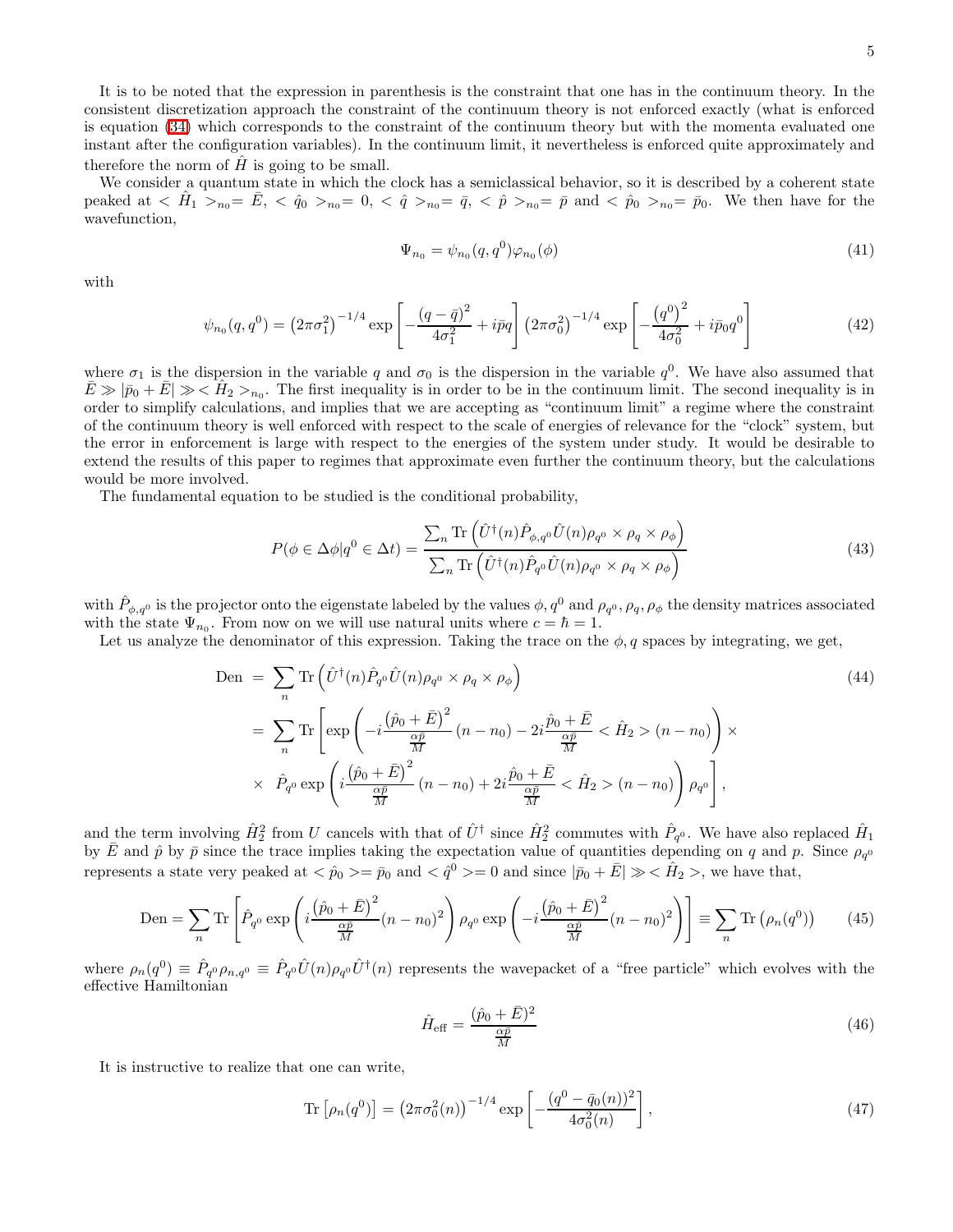where

<span id="page-6-0"></span>
$$
\bar{q}^{0}(n) = 2 \frac{(\bar{p}_{0} + \bar{E})(n - n_{0})}{\frac{\alpha \bar{p}}{M}} \equiv t_{\max}(n),
$$
\n(48)

which shows that the clock "displays a time" in the neighborhood of  $\bar{q}^0$  when we are at the level n of the discrete theory. We have defined  $t_{\text{max}}(n)$ , the most likely value of the clock "time" for a given n level in the discrete theory, and we have chosen the clock in such a way that  $t_{\text{max}}$  grows linearly with n.

The width of the packet grows with  $n$  as,

<span id="page-6-1"></span>
$$
\sigma_0^2(n) = \sigma_0^2 \left( 1 + \frac{1}{4\sigma_0^4} \left( \frac{M}{\alpha \bar{p}} \right)^2 (n - n_0)^2 \right). \tag{49}
$$

We now should introduce some relevant scales. We will assume the characteristic mass of the clock system is about a kilogram. The potential of the clock system is characterized by the macroscopic constant  $\alpha$ , which we will assume is of the order of 10 Newton, which in natural units corresponds to  $\alpha \sim 10^{22} m^{-2}$ , which implies that if we have  $\sigma_0 \sim 10^{-10} s \sim 1m$ , then,

$$
\frac{1}{4\sigma_0^2} \left(\frac{M}{\alpha \bar{p}}\right)^2 \sim 10^{-34} m^2,\tag{50}
$$

and we have assumed  $\bar{p}/M \sim 10^{-5}$  so we are in a non-relativistic regime.

As we discussed in [\[4](#page-10-3)], the sums that appear in the numerator and denominator for the conditional probability should be large enough to involve the complete evolution of interest for the system, but they should not be infinite, otherwise one gets an indeterminate quotient of two diverging quantities for the conditional probability. Given the value computed above for the quantity multiplying  $(n - n_0)^2$ , it is natural to bound the value of  $n - n_0 \ll 10^{17}$ , that is we assume that the sums go from  $n_0$  to a maximum value  $N \ll 10^{17}$ , let's say  $N \sim 10^{14}$ , otherwise the packet representing the clock will spread too much and we would be out of the semiclassical regime. Notice that we also have that  $\bar{E} \ge 10^{26} m^{-1}$ , and recalling that  $|\bar{p}_0 + \bar{E}|$  has to be smaller than  $\bar{E}$ , and choosing it to be  $10^{17} m^{-1}$  yields  $\bar{q}^0 \sim 10^4$ s ~ 3 hours, which is a reasonable number. Summarizing, by bounding the number of steps we find that the denominator is a quantity of order unity. Its precise value is not of great interest, since we can choose it by fixing the normalization of the probability.

Let us analyze the numerator,

<span id="page-6-2"></span>
$$
\text{Numer} = \sum_{n} \text{Tr} \left[ \hat{P}_{\phi,q^0} \exp \left( i \frac{(\hat{p}_0 + \bar{E})^2 + 2(\hat{p}_0 + \bar{E})\hat{H}_2 + \hat{H}_2^2}{\frac{\alpha \bar{p}}{M}} \right) \rho_{q^0} \rho_q \rho_\phi \exp \left( -i \frac{(\hat{p}_0 + \bar{E})^2 + 2(\hat{p}_0 + \bar{E})\hat{H}_2 + \hat{H}_2^2}{\frac{\alpha \bar{p}}{M}} \right) \right], \tag{51}
$$

and observing that the projector is independent of q, and one can therefore substitute  $H_1$  by its expectation value  $\bar{E}$ . Using now that the clock is semiclassical and  $\bar{p}_0 + \bar{E} \gg \langle \hat{H}_2 \rangle$  to neglect terms quadratic in  $\hat{H}_2$  we can write,

$$
P(\phi \in \Delta \phi | q^0 \in \Delta t) = \sum_{n} \text{Tr} \left[ \hat{P}_{\phi,q^0} \exp \left( i \frac{\left[ (\hat{p}_0 + \bar{E})^2 + 2(\bar{p}_0 + \bar{E}) \hat{H}_2 \right] (n - n_0)}{\frac{\alpha \bar{p}}{M}} \right) \rho_{\phi}(n_0) \rho_{q^0}(n_0)
$$
  
 
$$
\times \exp \left( -i \frac{\left[ (\hat{p}_0 + \bar{E})^2 + 2(\bar{p}_0 + \bar{E}) \hat{H}_2 \right] (n - n_0)}{\frac{\alpha \bar{p}}{M}} \right) \right] \text{Den}^{-1}
$$
(52)  
\n
$$
= \sum_{n} \text{Tr} \left[ \hat{P}_{\phi} \exp \left( i \hat{H}_2 t_{\text{max}}(n) \right) \rho_{\phi} \exp \left( -i \hat{H}_2 t_{\text{max}}(n) \right) \right] \times
$$
  
\n
$$
\times \text{Tr} \left[ \hat{P}_{q^0} \exp \left( i \frac{(\hat{p} + \bar{E})^2}{\frac{\alpha \bar{p}}{M}} (n - n_0) \right) \rho_{q^0} \exp \left( -i \frac{(\hat{p} + \bar{E})^2}{\frac{\alpha \bar{p}}{M}} (n - n_0) \right) \right] \text{Den}^{-1}, \qquad (53)
$$

where we have replaced  $\hat{p}_0$  with  $\bar{p}_0$  since the clock is approximately classical and its energy dominates in  $\bar{p}_0$ , and we have separated the expression into two pieces, one dependent on the  $\phi$  variable and one dependent on the  $q_0$  variable to make more explicit the separation between clock and system.

The last trace divided by Den can be written as  $\mathcal{P}_n(q^0)$  and satisfies that  $\sum_n \mathcal{P}_n(q^0) = 1$ .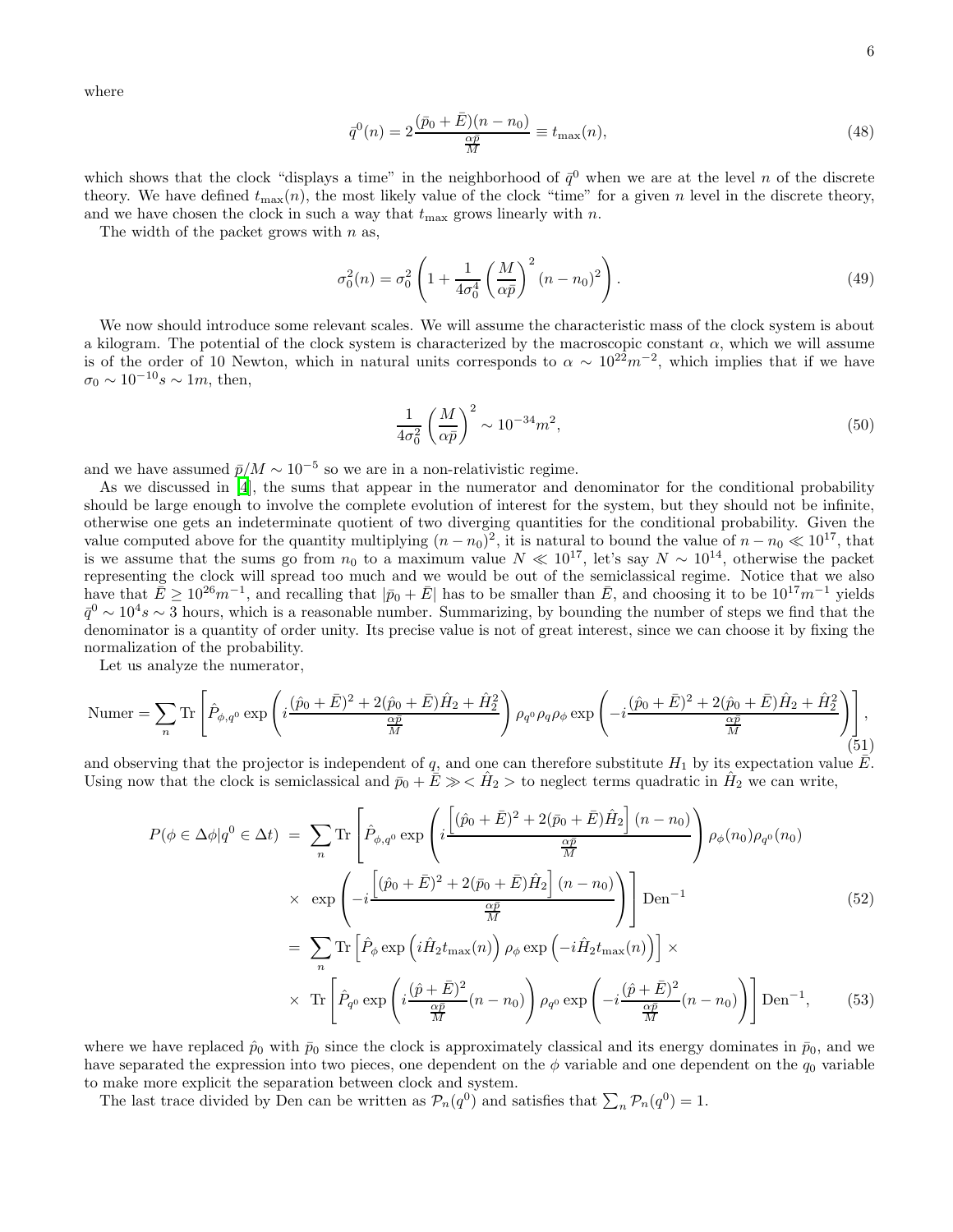Following the discussion in [\[6\]](#page-10-5), in order to make contact with ordinary quantum mechanics we assume the spacing in n is small compared with the values of n and introduce a continuous variable  $v = n\epsilon$ . We choose  $\epsilon$  such that

$$
\epsilon = 2 \frac{\bar{p} + \bar{E}}{\frac{\alpha \bar{p}}{E}},\tag{54}
$$

so we have that  $\epsilon \leq 1m$  with the choice of scales we made for the problem. We choose  $n_0 = 0$  and we can then write a good continuum limit approximation for  $\mathcal{P}_n(q^0)$ , as in [\[6\]](#page-10-5),

$$
\mathcal{P}_v(q^0) = \delta(v - q^0) + \sigma_0^2(q^0)\delta''(v - q^0),\tag{55}
$$

with  $\sigma_0^2(q^0)$  given by [\(48](#page-6-0)[,49\)](#page-6-1),

$$
\sigma_0^2(q^0) = \sigma_0^2 \left( 1 + \frac{1}{4\sigma_0^4} \frac{(q^0)^2}{4(\bar{p}_0 + \bar{E})^2} \right) \tag{56}
$$

and with  $t_{\text{max}}(n) = \epsilon n = v$ , so we can write,

$$
P(\phi \in \Delta \phi | t \in \Delta t) = \int dv \text{Tr} \left[ \hat{P}_{\phi} \exp \left( i \hat{H}_2 v \right) \rho_{\phi} \exp \left( -i \hat{H}_2 v \right) \right] \left( \delta (v - q^0) + \sigma_0^2 (q^0) \delta'' (v - q^0) \right) = \text{Tr} \left[ \tilde{\rho}_2 (q^0) \hat{P}_{\phi} \right] \tag{57}
$$

where

$$
\tilde{\rho}_2(q^0) = \int dv \mathcal{P}_v(q^0) \hat{U}_v \rho_\phi(v=0) \hat{U}_v^\dagger,\tag{58}
$$

and this density matrix satisfies a Schrödinger equation modified due to the fact that we are considering a quantum clock as shown in detail in [\[6](#page-10-5)],

$$
\frac{\partial \tilde{\rho}_2}{\partial q^0} = i[\hat{H}_2, \tilde{\rho}_2] - \sigma(q^0)[\hat{H}_2, [\hat{H}_2, \tilde{\rho}_2]], \qquad (59)
$$

with  $\sigma(q^0) = d\sigma_0^2(q^0)/dq^0$ . This expression is just the first two terms in a power series in terms of the dispersion of the quantum clock, which for realistic systems is a very small quantity.

To try to get a handle on a rough value for this quantity in the case of a realistic system, we note that the macroscopic clock particle is subject to decoherence due to interaction with the environment. If we characterize such decoherence by a time  $t_D$ , we have,

$$
\sigma \sim \frac{1}{4\sigma_0^2} \frac{q^0}{2(\bar{p}_0 + \bar{E})^2} \Big|_{q^0 = t_D}.
$$
\n(60)

If  $t_D \sim 1s \sim 10^{10}m$ , which is a rather large decoherence time for a macroscopic system, then  $\sigma \sim 10^{-24}m$ . In reference [\[10](#page-10-9)] we have estimated theoretical limits as to how small a dispersion is attainable with optimal realistic clocks.

In order to study the Galilean covariance of the conditional probability, the procedure is simple. We have to repeat the calculation assuming a boost with velocity  $-\beta$  has been performed on the system 2 respect to the system 1, in such a way that the potential it now sees is of the form  $V(\phi - \beta q^0)$ . For instance, the system 2 can be an electron in a central potential given by a nucleus. The relational analysis goes along exactly as before, with two differences. The Hamiltonian for the second system becomes,

$$
H_2' = V(\phi - \beta q^0) + \frac{\pi^2}{2m},\tag{61}
$$

and the initial state of the system is given by  $\rho'_{q^0} \times \rho'_{\phi} = \hat{U}_G \left( \rho_{q^0} \times \rho_{\phi} \right) \hat{U}_G^{\dagger}$  with

$$
\hat{U}_G = \exp\left[i\beta\hat{\pi}\hat{q}^0 - im\beta\hat{\phi}\right].\tag{62}
$$

In other words, the initial state is the one corresponding to the Galilean boost  $\hat{U}_G$  to the original state [\[8\]](#page-10-7). Notice however that in traditional treatments of Galilean invariance in quantum mechanics the variable that we here take as  $\hat{q}^0$  is a classical parameter t. Our treatment can be considered a relational generalization of the usual Galilean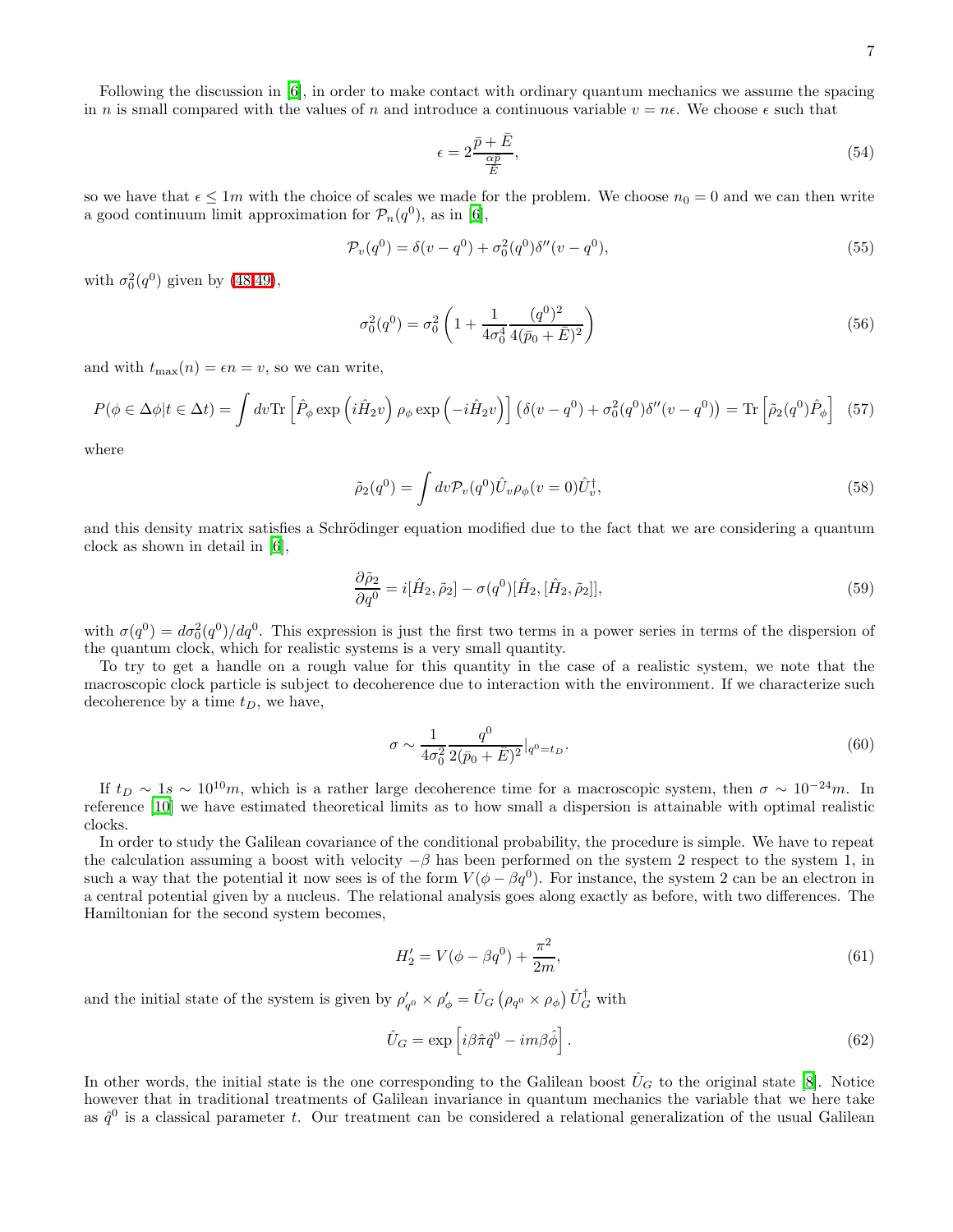To study the changes in the conditional probability we go back in the derivation to equation [\(51\)](#page-6-2),

$$
P' \left( \phi \in \Delta \phi | q^0 \in \Delta t \right) = \sum_{n} \text{Tr} \left[ \hat{P}_{\phi, q^0} \exp \left( i \frac{\left[ \left( \hat{p}_0 + \bar{E} \right)^2 + 2 \left( \bar{p}_0 + \bar{E} \right) \hat{H}_2' \right]}{\frac{\alpha \bar{P}}{M}} (n - n_0) \right) \times \hat{U}_G \rho_{\phi}(n_0) \rho_{q^0}(n_0) \hat{U}_G^{\dagger} \exp \left( -i \frac{\left[ \left( \hat{p}_0 + \bar{E} \right)^2 + 2 \left( \bar{p}_0 + \bar{E} \right) \hat{H}_2' \right]}{\frac{\alpha \bar{P}}{M}} (n - n_0) \right) \right] \text{Den}^{-1}.
$$
\n
$$
(63)
$$

The value of the denominator actually does not change due to the boost, although its form changes. We will address this point later on.

To understand the covariance it is convenient to commute  $\hat{U}_G$  with the exponential; let us therefore analyze the product,

<span id="page-8-0"></span>
$$
B = \exp\left(i\frac{\left[\left(\hat{p}_0 + \bar{E}\right)^2 + 2\left(\bar{p}_0 + \bar{E}\right)\hat{H}_2'\right]}{\frac{\alpha \bar{P}}{M}}t_{\max}(n)\right) \exp\left(i\frac{m\beta^2}{2}\hat{q}^0\right) \exp\left(i\beta\hat{\pi}\hat{q}^0\right) \exp\left(-im\beta\hat{\phi}\right),\tag{64}
$$

where we have used the fact that,

$$
\hat{U}_G = \exp\left(i\frac{m\beta^2}{2}\hat{q}^0\right)\exp\left(i\beta\hat{\pi}\hat{q}^0\right)\exp\left(-im\beta\hat{\phi}\right),\tag{65}
$$

which can be shown using the Baker–Campbell–Hausdorff formula.

We wish to commute  $\tilde{U}_G$  to the left. We start by noting that in the subspace of  $\phi, \pi$ , the variable  $q^0$  behaves as an external parameter, as if it were a classical time t. Following the calculations of [\[8](#page-10-7)] for an ordinary quantum system one has,

$$
\exp\left(i\hat{H}'(t-t_0)\right)\hat{U}_{t_0}\psi(t_0)=\hat{U}_t\exp(i\hat{H}(t-t_0)\psi(t_0),\tag{66}
$$

which just states that the evolution of the Galilean transformed state should coincide with the Galilean transform of the original evolved state. That is,

$$
\exp\left(i\hat{H}'(t-t_0)\right)\hat{U}_{t_0}\psi(t_0)=\exp\left(im\frac{\beta^2}{2}(t-t_0)\right)\exp\left(i\beta\hat{\pi}(t-t_0)\right)\hat{U}_{t_0}\exp\left(i\hat{H}(t-t_0)\right)\psi(t_0).
$$
(67)

We can therefore write for our system,

<span id="page-8-1"></span>
$$
P'(\phi \in \Delta \phi | q^0 \in \Delta t) = \sum_{n} \text{Tr} \left[ \hat{P}_{\phi, q^0} \exp \left( i \left( \frac{m \beta^2}{2} t_{\text{max}}(n) + i \beta \hat{\pi} t_{\text{max}}(n) \right) \right) \exp \left( i \frac{\left( \hat{p}_0 + \hat{E} \right)^2}{\frac{\alpha \bar{p}}{M}} (n - n_0) \right) \hat{U}_G \right]
$$
  
 
$$
\times \exp \left( i \hat{H}_2 t_{\text{max}}(n) \right) \rho_{\phi}(n_0) \rho_{q^0}(n_0) \exp \left( -i \hat{H}_2 t_{\text{max}}(n) \right) \hat{U}_G^{\dagger} \exp \left( -i \frac{\left( \hat{p}_0 + \hat{E} \right)^2}{\frac{\alpha \bar{p}}{M}} (n - n_0) \right)
$$
  
 
$$
\times \exp \left( -i \left[ \frac{m \beta^2}{2} t_{\text{max}}(n) + i \beta \hat{\pi} t_{\text{max}}(n) \right] \right) \right] \text{Den}^{-1}.
$$
 (68)

We still need to commute  $\exp\left(i\frac{(\hat{p}_0+\hat{E})^2}{\alpha\bar{p}}\right)$  $\frac{(\pm \hat{E})^2}{\frac{\alpha \bar{p}}{M}}(n-n_0)$  with  $\hat{U}_G$ . Noting that the expression for  $\hat{U}_G$  [\(65\)](#page-8-0) can be written as,

$$
U_G = \exp\left(i\left[\frac{\beta^2 m}{2} + \beta \hat{\pi}\right]\hat{q}_0\right) \exp\left(-im\beta\hat{\phi}\right)
$$
\n(69)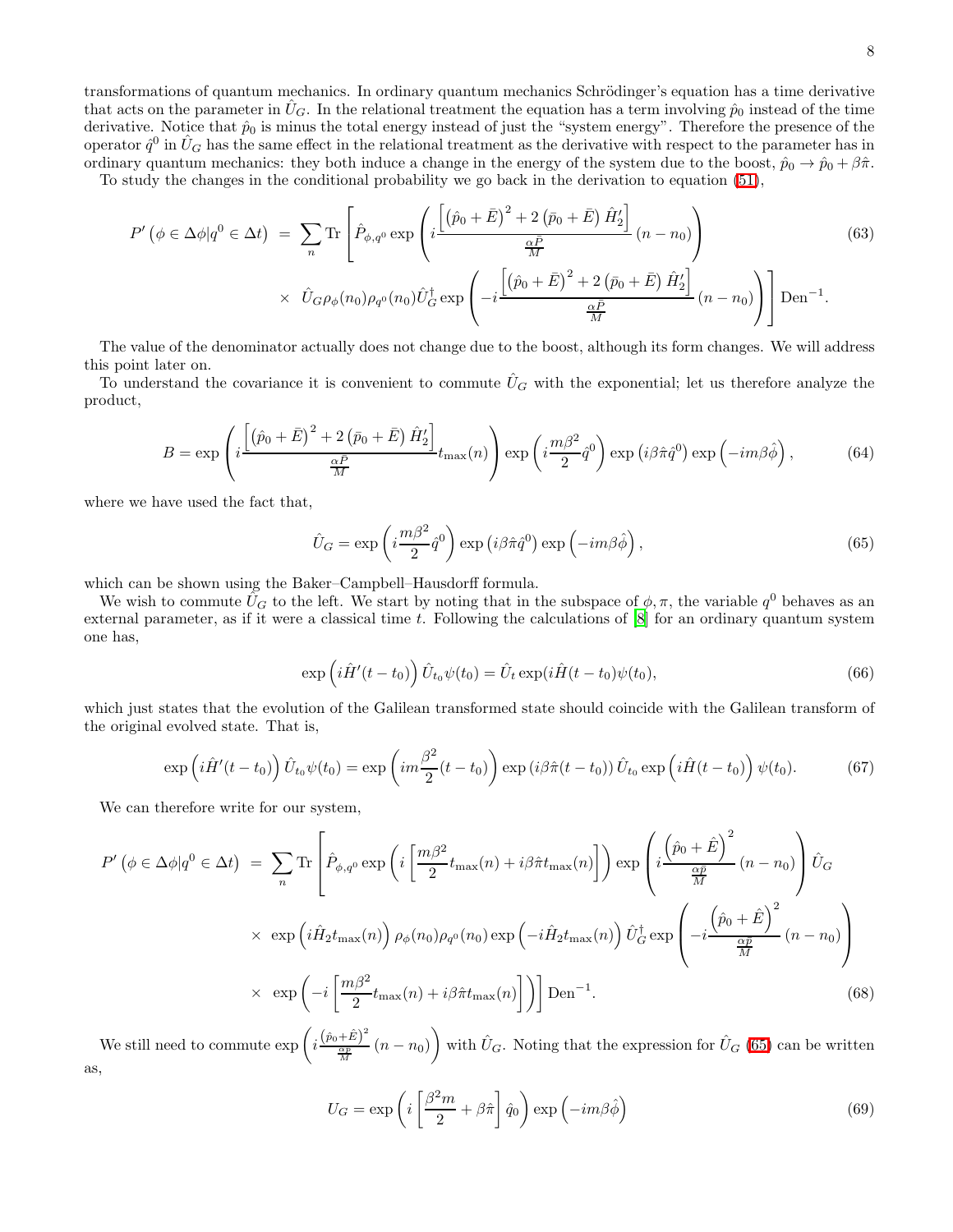we see that only the first term in the exponential has a non-trivial commutator.

To proceed we note that if one has two operators  $\hat{A}, \hat{B}$  such that  $[[\hat{A}, \hat{B}], \hat{A}] = 0$ , one has that,

$$
e^{\hat{A}}e^{\hat{B}} = e^{\frac{1}{2}[\hat{A},\hat{B}]}e^{\hat{A}+\hat{B}}.
$$
\n(70)

If we now take  $A = a(\hat{p}_0 + \bar{E})^2$  and  $B = b\hat{q}^0$  we have the following identities,

$$
\exp\left(ia\left(\hat{p}_0+\bar{E}\right)^2\right)\exp\left(ib\hat{q}_0\right)=\exp\left(iab\left(\hat{p}_0+\bar{E}\right)\right)\exp\left(ia\left(\hat{p}_0+\bar{E}\right)^2+i b\hat{q}_0\right),\tag{71}
$$

and,

$$
\exp\left(i b \hat{q}_0\right) \exp\left(ia\left(\hat{p}_0 + \bar{E}\right)^2\right) = \exp\left(-iab\left(\hat{p}_0 + \bar{E}\right)\right) \exp\left(-\frac{i}{6}ab^2\right) \exp\left(ia\left(\bar{p}_0 + \bar{E}\right)^2 + ib\hat{q}_0\right),\tag{72}
$$

therefore,

$$
\exp\left(ia\left(\bar{p}_0+\bar{E}\right)^2\right)\exp\left(ib\hat{q}_0\right)=\exp\left(2iab\left(\hat{p}_0+\bar{E}\right)\right)\exp\left(\frac{i}{6}ab^2\right)\exp\left(ib\hat{q}_0\right)\exp\left(ia\left(\hat{p}_0+\bar{E}\right)^2\right).
$$
 (73)

Taking  $a = \frac{i(n-n_0)}{\frac{\alpha p}{M}}$  and  $b = \frac{m}{2}\beta^2 + \beta \hat{\pi}$  and substituting  $\hat{p}_0 + \bar{E}$  by  $\bar{p}_0 + \bar{E}$  in [\(68\)](#page-8-1) we finally have,

$$
P' \left( \phi \in \Delta \phi | q^0 \in \Delta t \right) \ = \ \sum_n \text{Tr} \left[ \hat{P}_{\phi,q^0} \hat{U}_G \exp \left( i \frac{\left[ \left( \hat{p}_0 + \bar{E} \right)^2 + 2 \left( \bar{p}_0 + \bar{E} \right) \hat{H}_2 \right]}{\frac{\alpha \bar{p}}{M}} (n - n_0) \right) \rho_\phi \rho_{q_0} \tag{74}
$$

$$
\times \exp\left(-i\frac{\left[\left(\hat{p}_0+\bar{E}\right)^2+2\left(\bar{p}_0+\bar{E}\right)\hat{H}_2\right]}{\frac{\alpha\bar{p}}{M}}(n-n_0)\right)\hat{U}_G^{\dagger}\right]\text{Den}^{-1}.
$$
\n(75)

It is remarkable that all the terms involving  $t_{\text{max}}$  in [\(68\)](#page-8-1) have cancelled with the terms stemming from the commutation we just did. We now can address the point we postponed before, namely the change in the denominator of the expression. Basically, a similar calculation to the one we just did starting from [\(45\)](#page-5-0) and performing the commutations shows that the denominator is actually invariant, using the cyclicity of the trace and the fact that unlike the numerator, it does not involve the projector on the  $\phi$  space.

Now since

$$
\hat{U}_{G}^{\dagger} \hat{P}_{\phi,q^0} \hat{U}_{G} = \hat{P}_{\phi-\beta q^0,q^0},\tag{76}
$$

we therefore have,

$$
P' \left( \phi \in \Delta \phi | q^0 \in \Delta t \right) = P \left( \phi - \beta q^0 \in \Delta \phi | q^0 \in \Delta t \right) \tag{77}
$$

Which shows that the conditional probability is Galilean invariant.

### IV. CONCLUSIONS

We have shown in a simple model that considering a quantum clock in quantum mechanics leads to a modification of Schrödinger equation, and that the resulting probabilities are Galilean invariant. Since the probabilities are invariant, then physical predictions from this framework will also be invariant. In particular the rate of decoherence predicted in [\[5,](#page-10-4) [6](#page-10-5), [10\]](#page-10-9) should be invariant. This is an interesting point since the rate of decoherence predicted is proportional to the difference of energies of states of the system in an basis of energy eigenstates. One could ask the question, how can this formula be Galilean invariant since the energy is not? The answer has to do with the fact that in order to have an energy basis as the one assumed in the calculation (with discrete spectrum) one has to consider systems analogous to a particle in a potential. In such systems, at least if they are isolated, the difference between energy levels is a Galilean invariant and therefore the decoherence rate is a Galilean invariant.

It remains to be studied how the decoherence presented would transform under Lorentz transformations. Milburn [\[11\]](#page-10-10) recently studied decoherence in a Lorentz invariant setting and his treatment could provide a framework to analyze our proposal in some detail. This is more problematic, since we are considering corrections to quantum mechanics, and if one goes to the relativistic domain one first has to contend with the usual difficulties of defining a relativistic quantum mechanics. Although it appears that the use of a relational time could yield a well defined theory, the details remain to be studied.